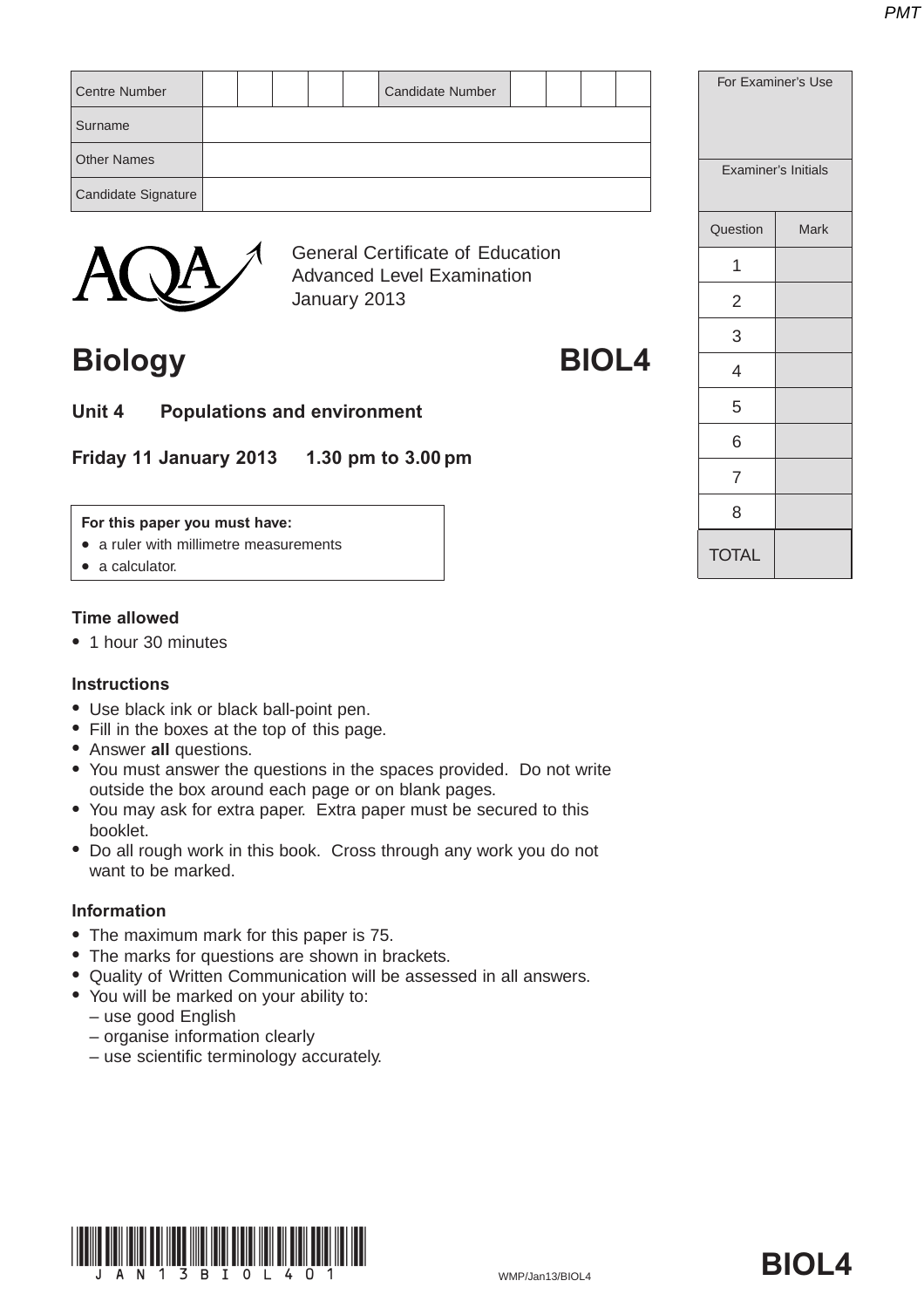### $\overline{2}$



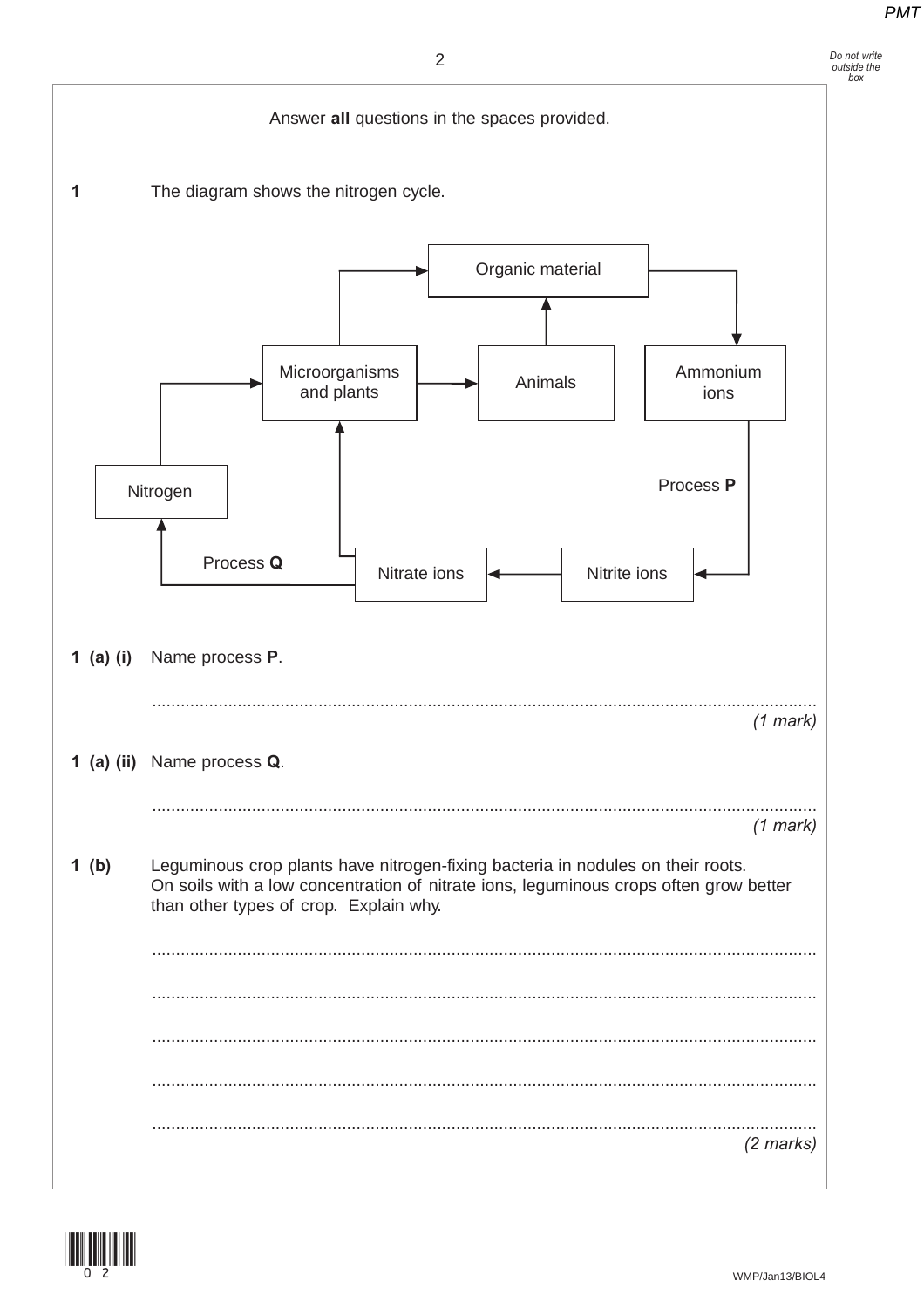

 $6\phantom{1}6$ 

Applying very high concentrations of fertiliser to the soil can reduce plant growth. 1 $(c)$ Use your knowledge of water potential to explain why.  $\sim$ . . . . . . . . . . . . . . . .  $(2 \text{ marks})$ 

Turn over for the next question





Turn over  $\blacktriangleright$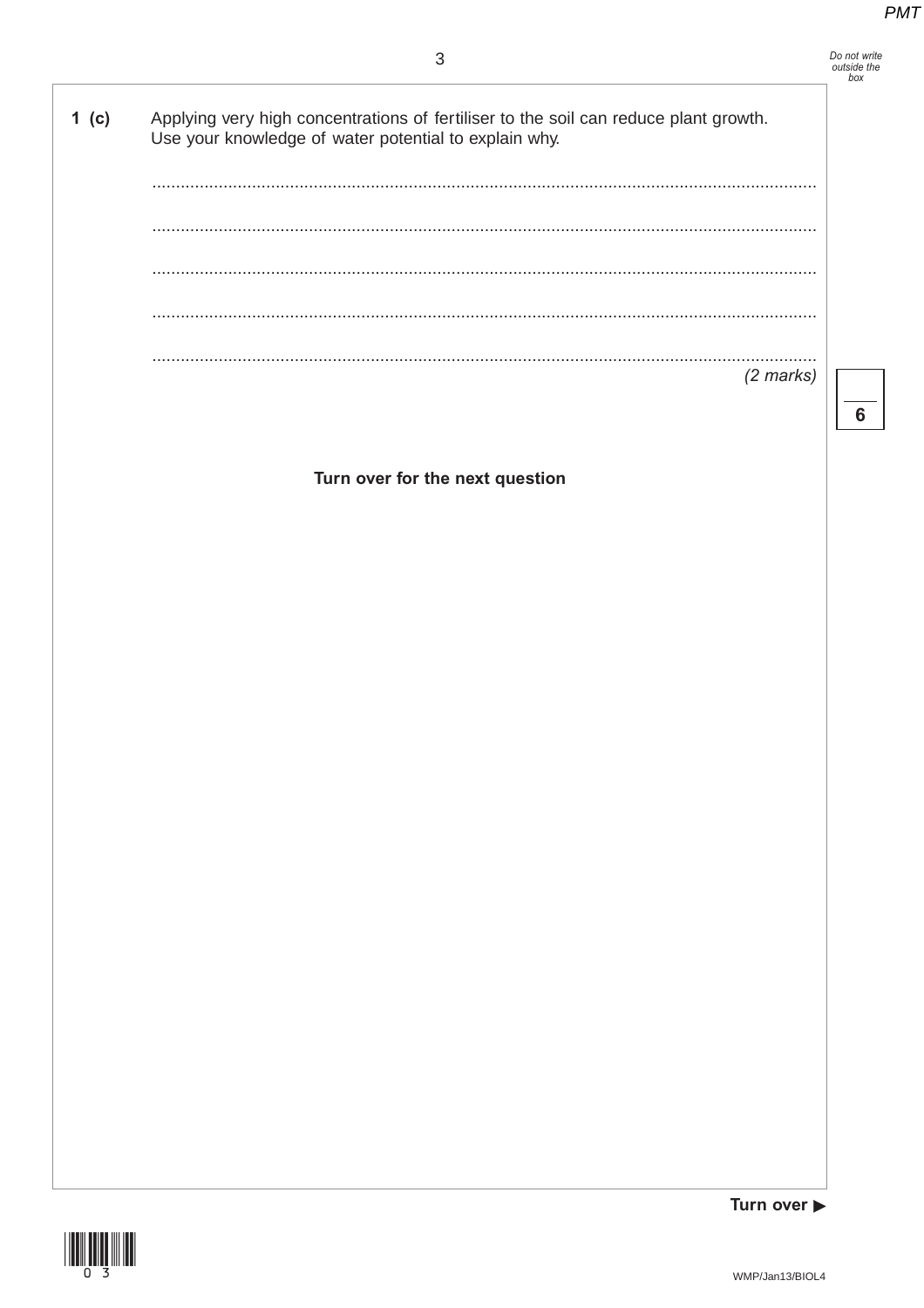4



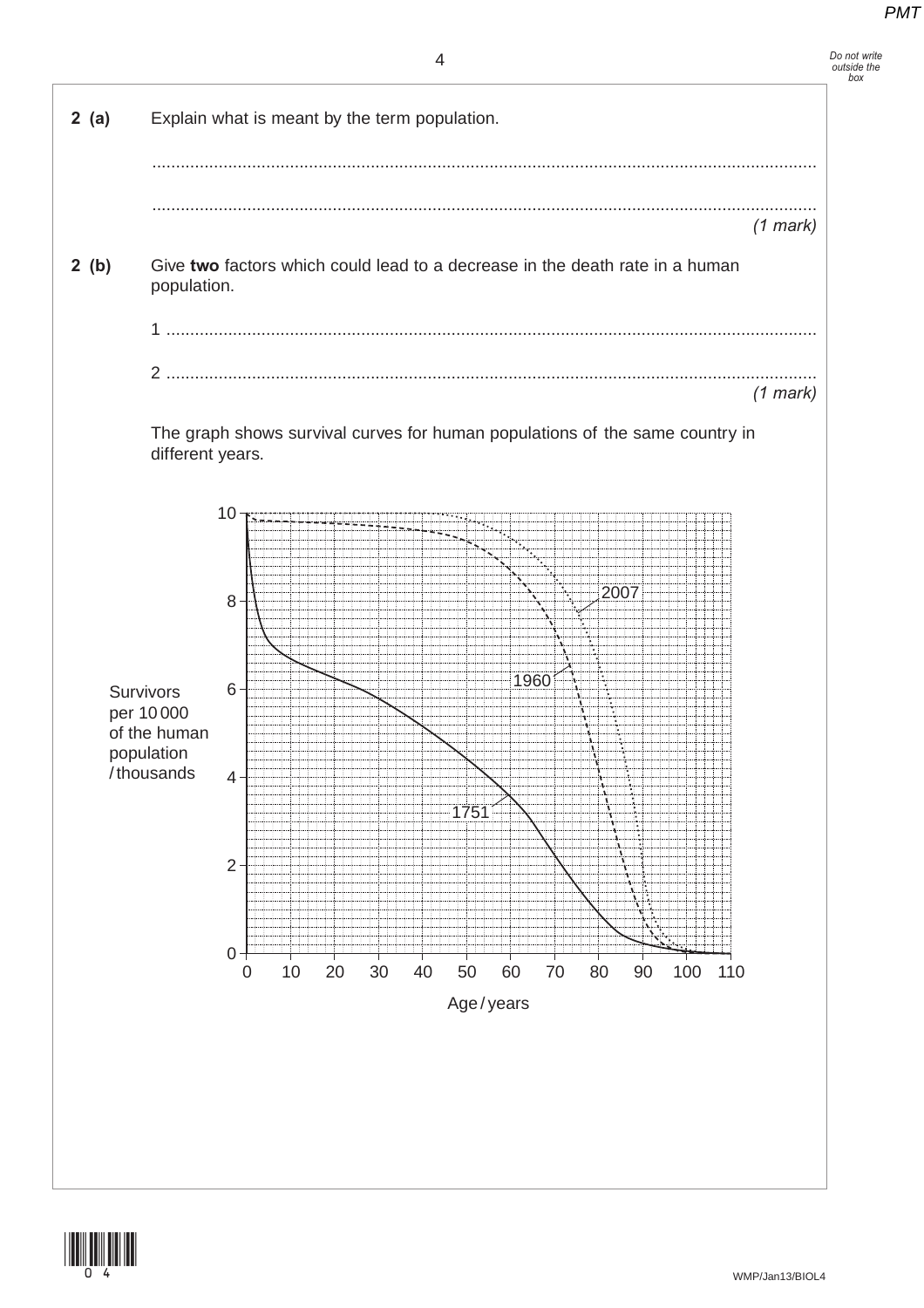| 2 (c) | Calculate the percentage increase from 1751 to 2007 in the number of people who<br>survived to 70 years of age. Show your working.                                 |                |
|-------|--------------------------------------------------------------------------------------------------------------------------------------------------------------------|----------------|
|       |                                                                                                                                                                    |                |
|       |                                                                                                                                                                    |                |
|       | $(2$ marks)                                                                                                                                                        |                |
| 2(d)  | The changes in the survival curves between 1751 and 1960 show that a demographic<br>transition has taken place in this country. Explain how the changes show this. |                |
|       |                                                                                                                                                                    |                |
|       |                                                                                                                                                                    |                |
|       |                                                                                                                                                                    |                |
|       |                                                                                                                                                                    |                |
|       | $(2$ marks)                                                                                                                                                        |                |
|       |                                                                                                                                                                    | $6\phantom{1}$ |
|       |                                                                                                                                                                    |                |
|       | Turn over for the next question                                                                                                                                    |                |
|       |                                                                                                                                                                    |                |
|       |                                                                                                                                                                    |                |
|       |                                                                                                                                                                    |                |
|       |                                                                                                                                                                    |                |
|       |                                                                                                                                                                    |                |
|       |                                                                                                                                                                    |                |
|       |                                                                                                                                                                    |                |
|       |                                                                                                                                                                    |                |
|       |                                                                                                                                                                    |                |
|       |                                                                                                                                                                    |                |
|       |                                                                                                                                                                    |                |
|       |                                                                                                                                                                    |                |

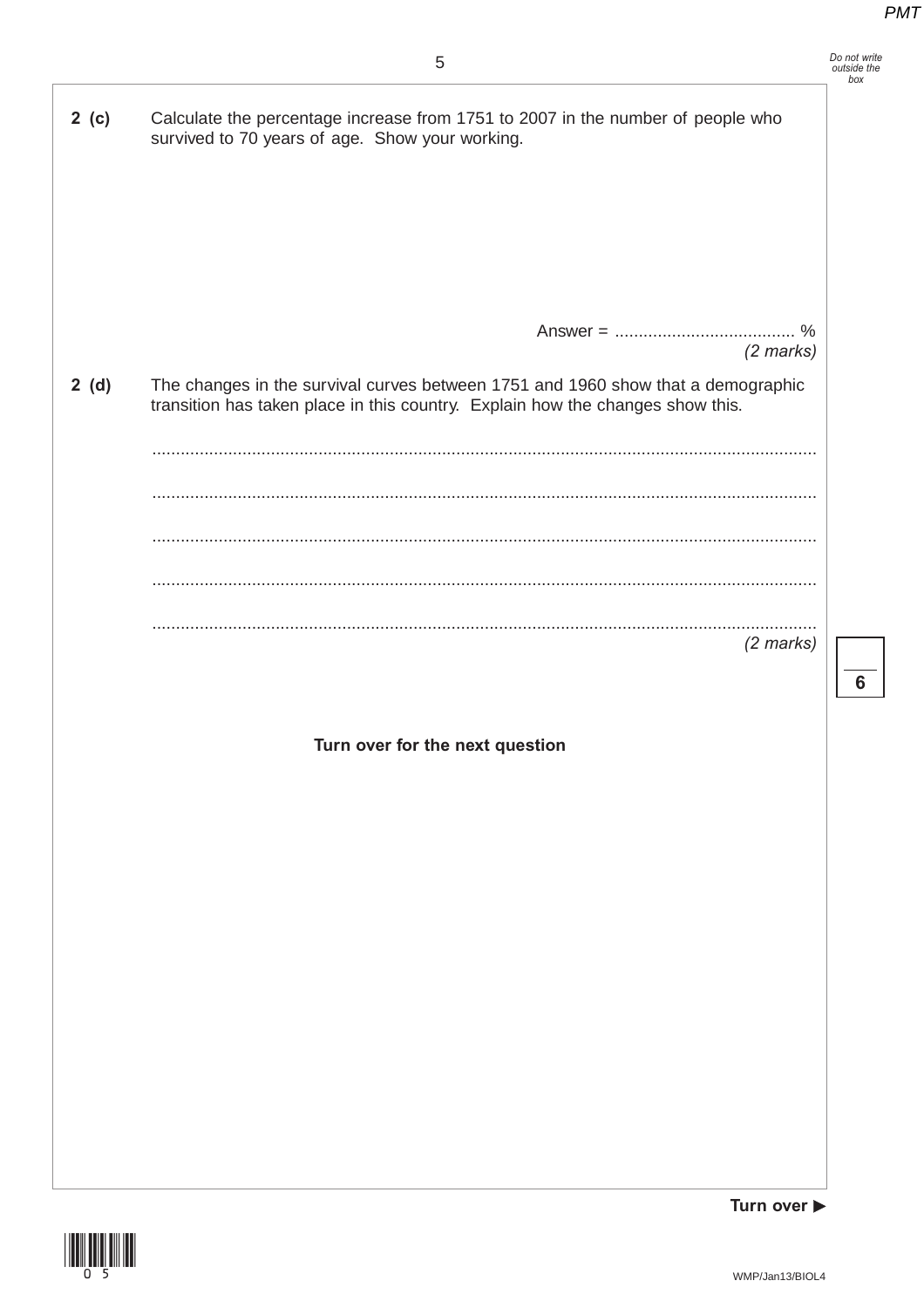| 3           | The fruit fly is a useful organism for studying genetic crosses. Female fruit flies are<br>approximately 2.5 mm long. Males are smaller and possess a distinct black patch on<br>their bodies. Females lay up to 400 eggs which develop into adults in 7 to 14 days.<br>Fruit flies will survive and breed in small flasks containing a simple nutrient medium<br>consisting mainly of sugars. |                          |                 |  |  |
|-------------|------------------------------------------------------------------------------------------------------------------------------------------------------------------------------------------------------------------------------------------------------------------------------------------------------------------------------------------------------------------------------------------------|--------------------------|-----------------|--|--|
| 3(a)        | Use this information to explain two reasons why the fruit fly is a useful organism for<br>studying genetic crosses.                                                                                                                                                                                                                                                                            |                          |                 |  |  |
|             |                                                                                                                                                                                                                                                                                                                                                                                                |                          |                 |  |  |
|             |                                                                                                                                                                                                                                                                                                                                                                                                |                          |                 |  |  |
|             |                                                                                                                                                                                                                                                                                                                                                                                                |                          |                 |  |  |
|             |                                                                                                                                                                                                                                                                                                                                                                                                |                          | $(2$ marks)     |  |  |
| 3(b)        | Male fruit flies have the sex chromosomes XY and the females have XX. In the fruit fly,<br>a gene for eye colour is carried on the $X$ chromosome. The allele for red eyes, $R$ , is<br>dominant to the allele for white eyes, r. The genetic diagram shows a cross between<br>two fruit flies.                                                                                                |                          |                 |  |  |
| $3$ (b) (i) | Complete the genetic diagram for this cross.                                                                                                                                                                                                                                                                                                                                                   |                          |                 |  |  |
|             | Phenotypes of parents                                                                                                                                                                                                                                                                                                                                                                          | red-eyed female $\times$ | white-eyed male |  |  |
|             | Genotype of parents                                                                                                                                                                                                                                                                                                                                                                            |                          |                 |  |  |
|             | Gametes                                                                                                                                                                                                                                                                                                                                                                                        |                          |                 |  |  |
|             | Phenotypes of offspring                                                                                                                                                                                                                                                                                                                                                                        | red-eyed females<br>and  | red-eyed males  |  |  |
|             | Genotype of offspring                                                                                                                                                                                                                                                                                                                                                                          |                          | $(3$ marks)     |  |  |
|             |                                                                                                                                                                                                                                                                                                                                                                                                |                          |                 |  |  |
|             |                                                                                                                                                                                                                                                                                                                                                                                                |                          |                 |  |  |

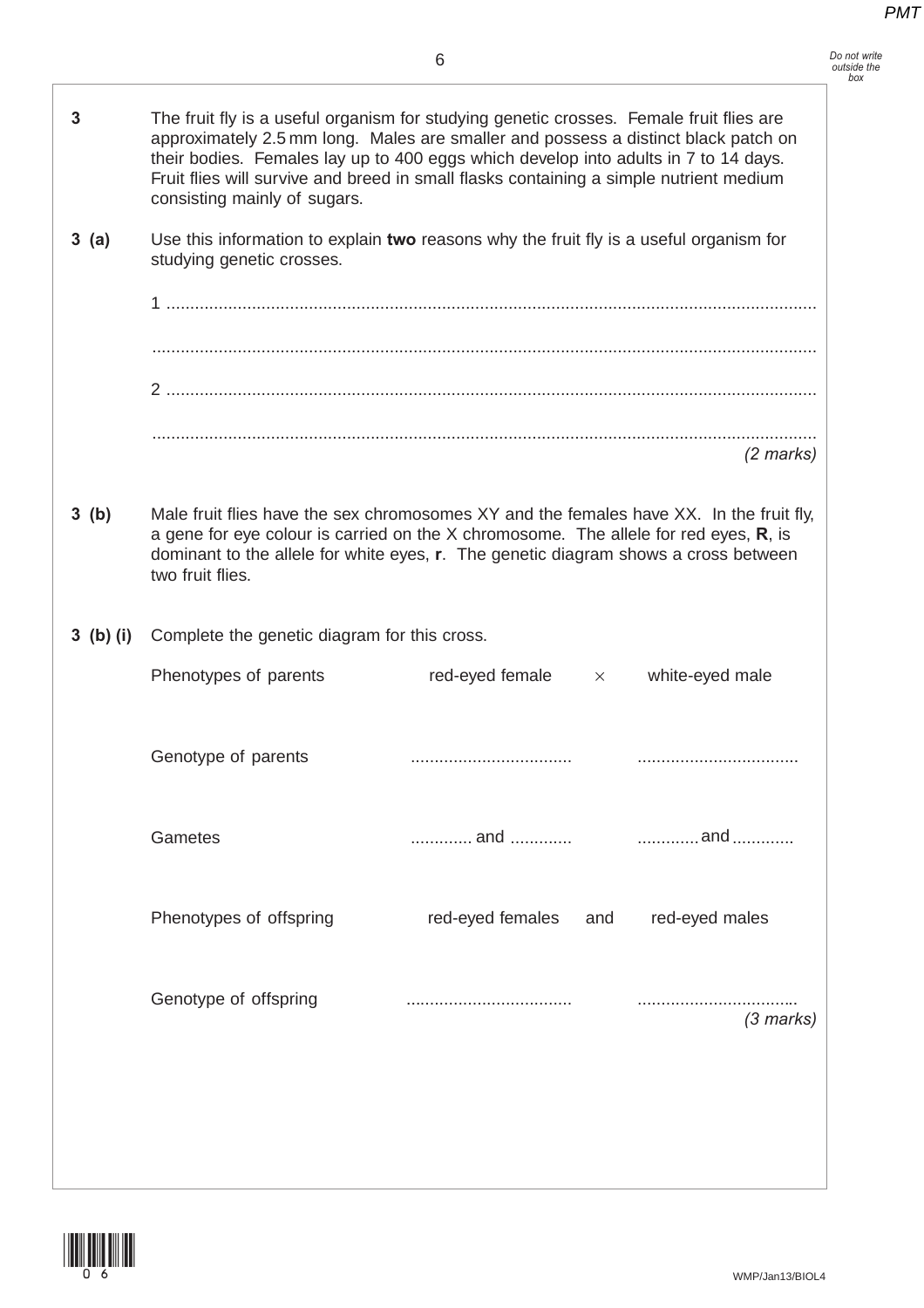|                  | 3 (b) (ii) The number of red-eyed females and red-eyed males in the offspring was counted.<br>The observed ratio of red-eyed females to red-eyed males was similar to, but not the<br>same as, the expected ratio. Suggest one reason why observed ratios are often not<br>the same as expected ratios. |   |
|------------------|---------------------------------------------------------------------------------------------------------------------------------------------------------------------------------------------------------------------------------------------------------------------------------------------------------|---|
|                  |                                                                                                                                                                                                                                                                                                         |   |
|                  |                                                                                                                                                                                                                                                                                                         |   |
|                  | $(1$ mark)                                                                                                                                                                                                                                                                                              |   |
| 3 <sub>(c)</sub> | Male fruit flies are more likely than female fruit flies to show a phenotype produced by<br>a recessive allele carried on the X chromosome. Explain why.                                                                                                                                                |   |
|                  |                                                                                                                                                                                                                                                                                                         |   |
|                  |                                                                                                                                                                                                                                                                                                         |   |
|                  |                                                                                                                                                                                                                                                                                                         |   |
|                  |                                                                                                                                                                                                                                                                                                         |   |
|                  | $(2$ marks)                                                                                                                                                                                                                                                                                             | 8 |
|                  |                                                                                                                                                                                                                                                                                                         |   |
|                  | Turn over for the next question                                                                                                                                                                                                                                                                         |   |
|                  |                                                                                                                                                                                                                                                                                                         |   |
|                  |                                                                                                                                                                                                                                                                                                         |   |
|                  |                                                                                                                                                                                                                                                                                                         |   |
|                  |                                                                                                                                                                                                                                                                                                         |   |
|                  |                                                                                                                                                                                                                                                                                                         |   |
|                  |                                                                                                                                                                                                                                                                                                         |   |
|                  |                                                                                                                                                                                                                                                                                                         |   |
|                  | Turn over $\blacktriangleright$                                                                                                                                                                                                                                                                         |   |

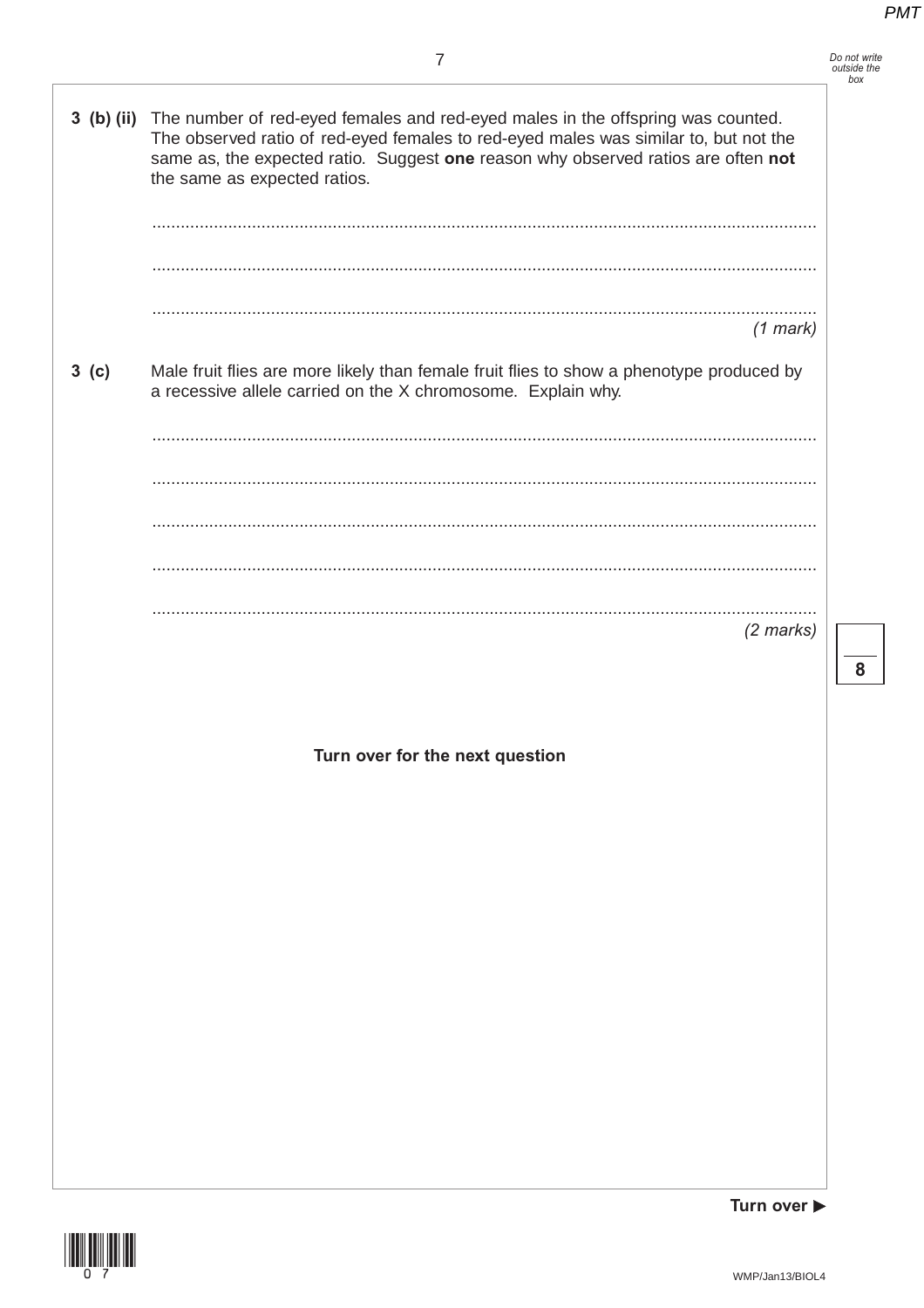#### *Do not write outside the box*

**4** A student investigated an area of moorland where succession was occurring. She used quadrats to measure the percentage cover of plant species, bare ground and surface water every 10 metres along a transect. She also recorded the depth of soil at each quadrat. Her results are shown in the table.

|                     | Percentage cover in each quadrat A to E |     |     |      |      |  |
|---------------------|-----------------------------------------|-----|-----|------|------|--|
|                     | A                                       | B   | C   | D    | Е    |  |
| Bog moss            | 55                                      | 40  | 10  |      |      |  |
| <b>Bell heather</b> |                                         |     |     | 15   | 10   |  |
| Sundew              | 10                                      | 5   |     |      |      |  |
| Ling                |                                         |     |     | 15   | 20   |  |
| <b>Bilberry</b>     |                                         |     |     | 15   | 25   |  |
| Heath grass         |                                         |     | 30  | 10   | 5    |  |
| Soft rush           |                                         | 30  | 20  | 5    | 5    |  |
| Sheep's fescue      |                                         |     | 25  | 35   | 30   |  |
| Bare ground         | 20                                      | 15  | 10  | 5    | 5    |  |
| Surface water       | 15                                      | 10  | 5   |      |      |  |
| Soil depth/cm       | 3.2                                     | 4.7 | 8.2 | 11.5 | 14.8 |  |

– Indicates zero percentage cover.

**4 (a)** Explain how these data suggest that succession has occurred from points **A** to **E** along the transect.

............................................................................................................................................ ............................................................................................................................................ ............................................................................................................................................ ............................................................................................................................................ ............................................................................................................................................ ............................................................................................................................................ *(3 marks) (Extra space)* ..................................................................................................................... ............................................................................................................................................ ............................................................................................................................................

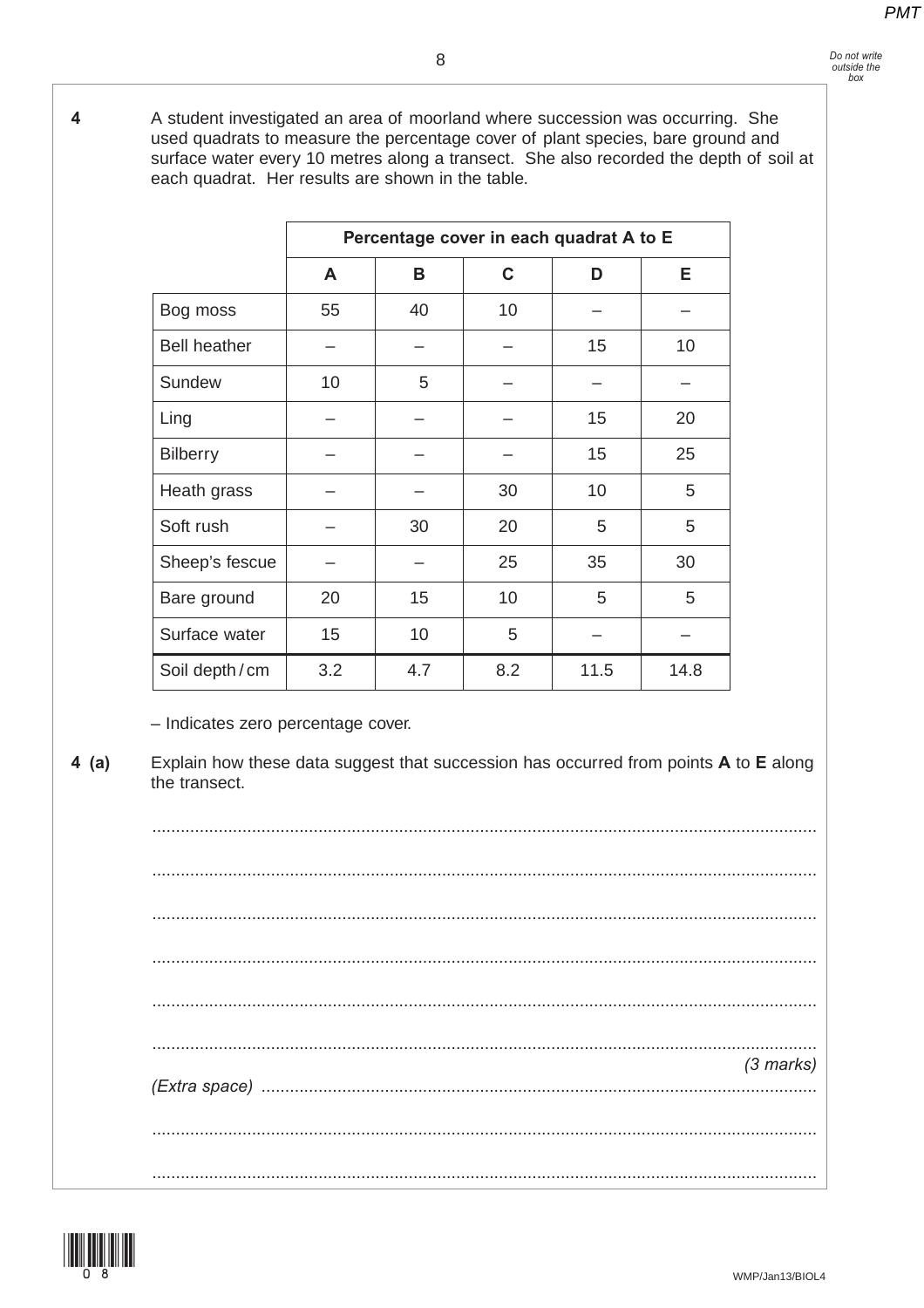|           | 9                                                                                                                                                                                                                                                                                               | Do not write<br>outside the<br>box |
|-----------|-------------------------------------------------------------------------------------------------------------------------------------------------------------------------------------------------------------------------------------------------------------------------------------------------|------------------------------------|
| 4(b)      | The diversity of animal species is higher at E than A. Explain why.                                                                                                                                                                                                                             |                                    |
|           |                                                                                                                                                                                                                                                                                                 |                                    |
|           |                                                                                                                                                                                                                                                                                                 |                                    |
|           |                                                                                                                                                                                                                                                                                                 |                                    |
|           |                                                                                                                                                                                                                                                                                                 |                                    |
|           |                                                                                                                                                                                                                                                                                                 |                                    |
|           | $(2 \text{ marks})$                                                                                                                                                                                                                                                                             |                                    |
| 4 (c)     | The student used the mark-release-recapture technique to estimate the size of the<br>population of sand lizards on an area of moorland. She collected 17 lizards and<br>marked them before releasing them back into the same area. Later, she collected<br>20 lizards, 10 of which were marked. |                                    |
| 4 (c) (i) | Give two conditions for results from mark-release-recapture investigations to be valid.                                                                                                                                                                                                         |                                    |
|           |                                                                                                                                                                                                                                                                                                 |                                    |
|           |                                                                                                                                                                                                                                                                                                 |                                    |
|           |                                                                                                                                                                                                                                                                                                 |                                    |
|           |                                                                                                                                                                                                                                                                                                 |                                    |
|           | $(2$ marks)                                                                                                                                                                                                                                                                                     |                                    |
|           | 4 (c) (ii) Calculate the number of sand lizards on this area of moorland. Show your working.                                                                                                                                                                                                    |                                    |
|           |                                                                                                                                                                                                                                                                                                 |                                    |
|           |                                                                                                                                                                                                                                                                                                 |                                    |
|           |                                                                                                                                                                                                                                                                                                 |                                    |
|           |                                                                                                                                                                                                                                                                                                 |                                    |
|           | (2 marks)                                                                                                                                                                                                                                                                                       |                                    |
|           |                                                                                                                                                                                                                                                                                                 | 9                                  |
|           |                                                                                                                                                                                                                                                                                                 |                                    |
|           |                                                                                                                                                                                                                                                                                                 |                                    |
|           |                                                                                                                                                                                                                                                                                                 |                                    |
|           |                                                                                                                                                                                                                                                                                                 |                                    |
|           |                                                                                                                                                                                                                                                                                                 |                                    |



Turn over ▶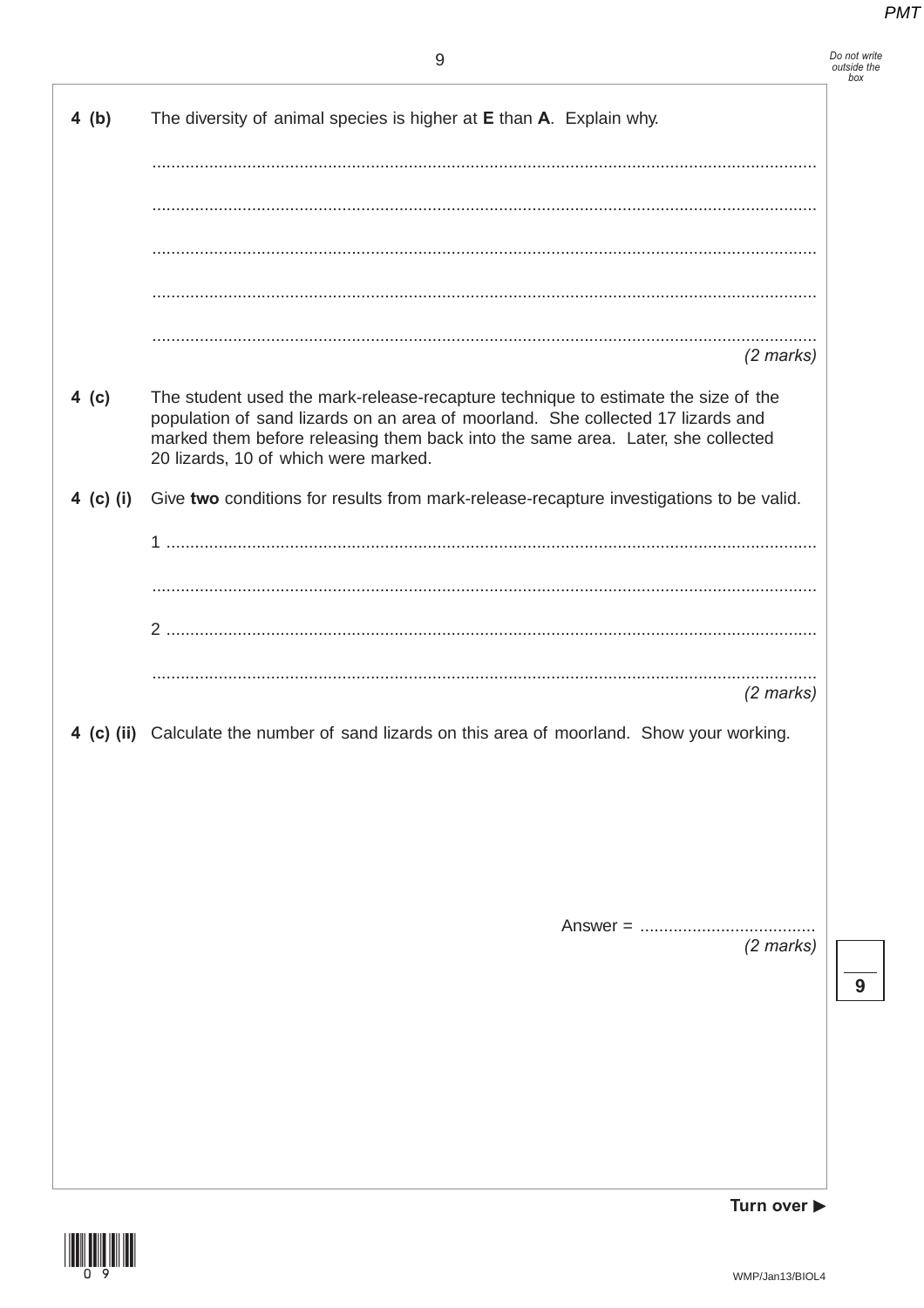

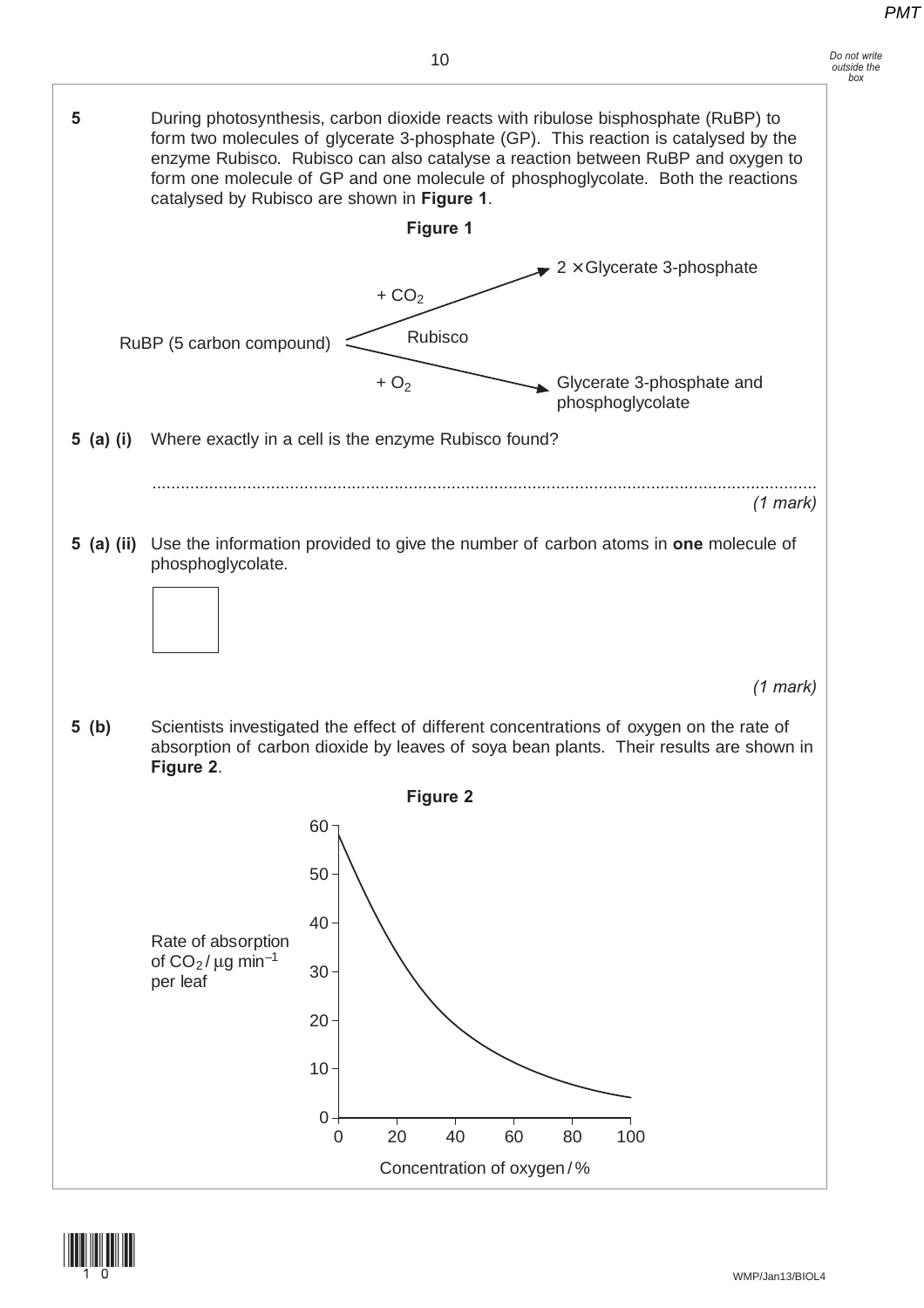| Do not write |  |
|--------------|--|
| outside the  |  |
| box          |  |

|       | Use Figure 1 to explain the results obtained in Figure 2.                                                                                                                                                                                               |
|-------|---------------------------------------------------------------------------------------------------------------------------------------------------------------------------------------------------------------------------------------------------------|
|       |                                                                                                                                                                                                                                                         |
|       |                                                                                                                                                                                                                                                         |
|       |                                                                                                                                                                                                                                                         |
|       |                                                                                                                                                                                                                                                         |
|       |                                                                                                                                                                                                                                                         |
|       | $(2 \text{ marks})$                                                                                                                                                                                                                                     |
| 5( c) | Use the information provided and your knowledge of the light-independent reaction to<br>explain why the yield from soya bean plants is decreased at higher concentrations of<br>oxygen. Phosphoglycolate is not used in the light-independent reaction. |
|       |                                                                                                                                                                                                                                                         |
|       |                                                                                                                                                                                                                                                         |
|       |                                                                                                                                                                                                                                                         |
|       |                                                                                                                                                                                                                                                         |
|       |                                                                                                                                                                                                                                                         |
|       |                                                                                                                                                                                                                                                         |
|       | $(3$ marks)                                                                                                                                                                                                                                             |
|       |                                                                                                                                                                                                                                                         |
|       |                                                                                                                                                                                                                                                         |
|       |                                                                                                                                                                                                                                                         |
|       |                                                                                                                                                                                                                                                         |
|       |                                                                                                                                                                                                                                                         |
|       |                                                                                                                                                                                                                                                         |
|       |                                                                                                                                                                                                                                                         |
|       |                                                                                                                                                                                                                                                         |
|       |                                                                                                                                                                                                                                                         |
|       |                                                                                                                                                                                                                                                         |

 $\overline{7}$ 

Turn over ▶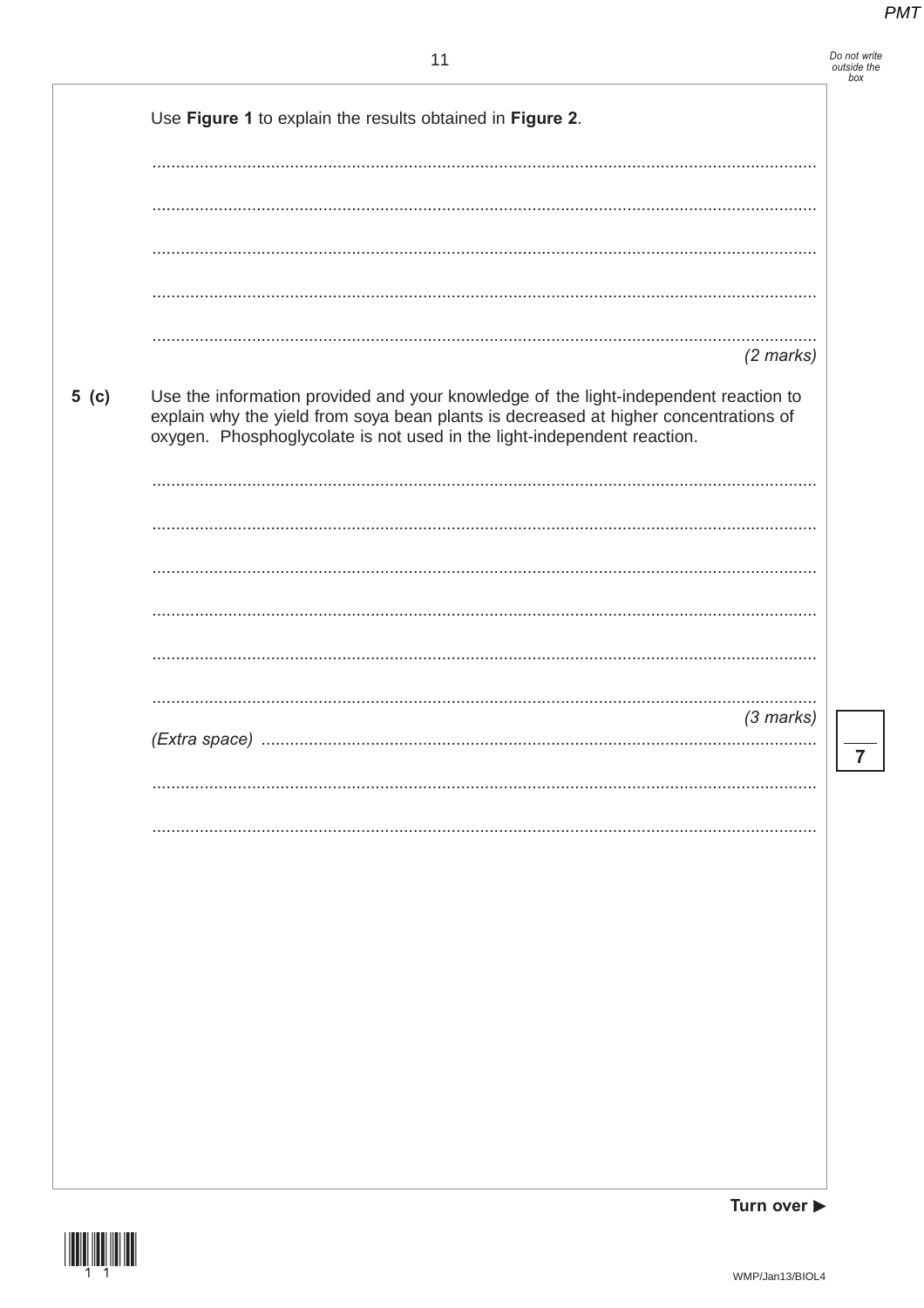



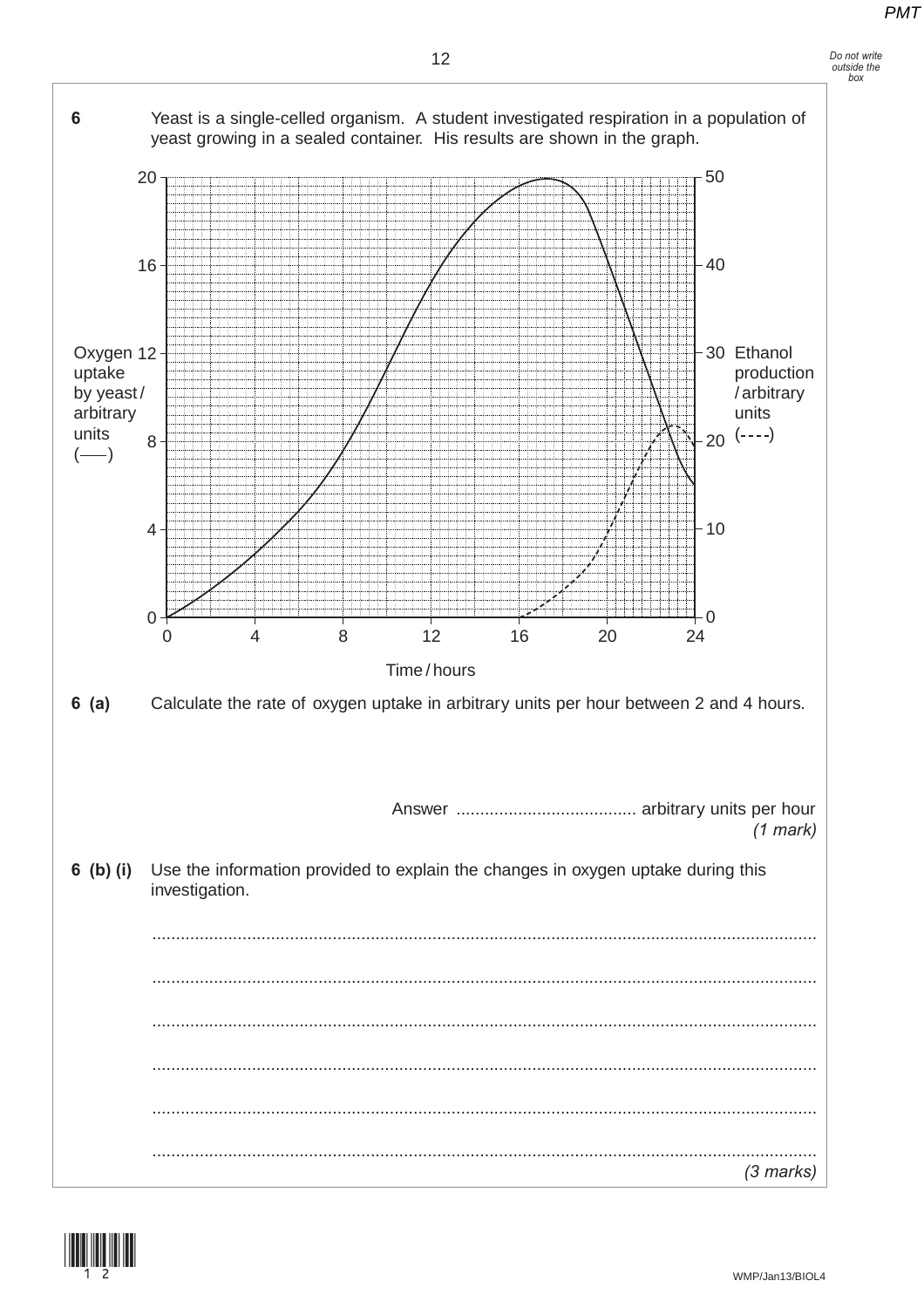Do not write<br>outside the<br>box

|         | 6 (b) (ii) Use the information provided to explain the changes in production of ethanol during<br>this investigation.                                                                                                                                                                       |
|---------|---------------------------------------------------------------------------------------------------------------------------------------------------------------------------------------------------------------------------------------------------------------------------------------------|
|         |                                                                                                                                                                                                                                                                                             |
|         | $(2$ marks)                                                                                                                                                                                                                                                                                 |
| $6$ (c) | Sodium azide is a substance that inhibits the electron transport chain in respiration.<br>The student repeated the investigation but added sodium azide after 4 hours.<br>Suggest and explain how the addition of sodium azide would affect oxygen uptake and<br>the production of ethanol. |
|         |                                                                                                                                                                                                                                                                                             |
|         |                                                                                                                                                                                                                                                                                             |
|         | $(3$ marks)                                                                                                                                                                                                                                                                                 |
|         |                                                                                                                                                                                                                                                                                             |
|         |                                                                                                                                                                                                                                                                                             |
|         |                                                                                                                                                                                                                                                                                             |

 $\overline{9}$ 

Turn over  $\blacktriangleright$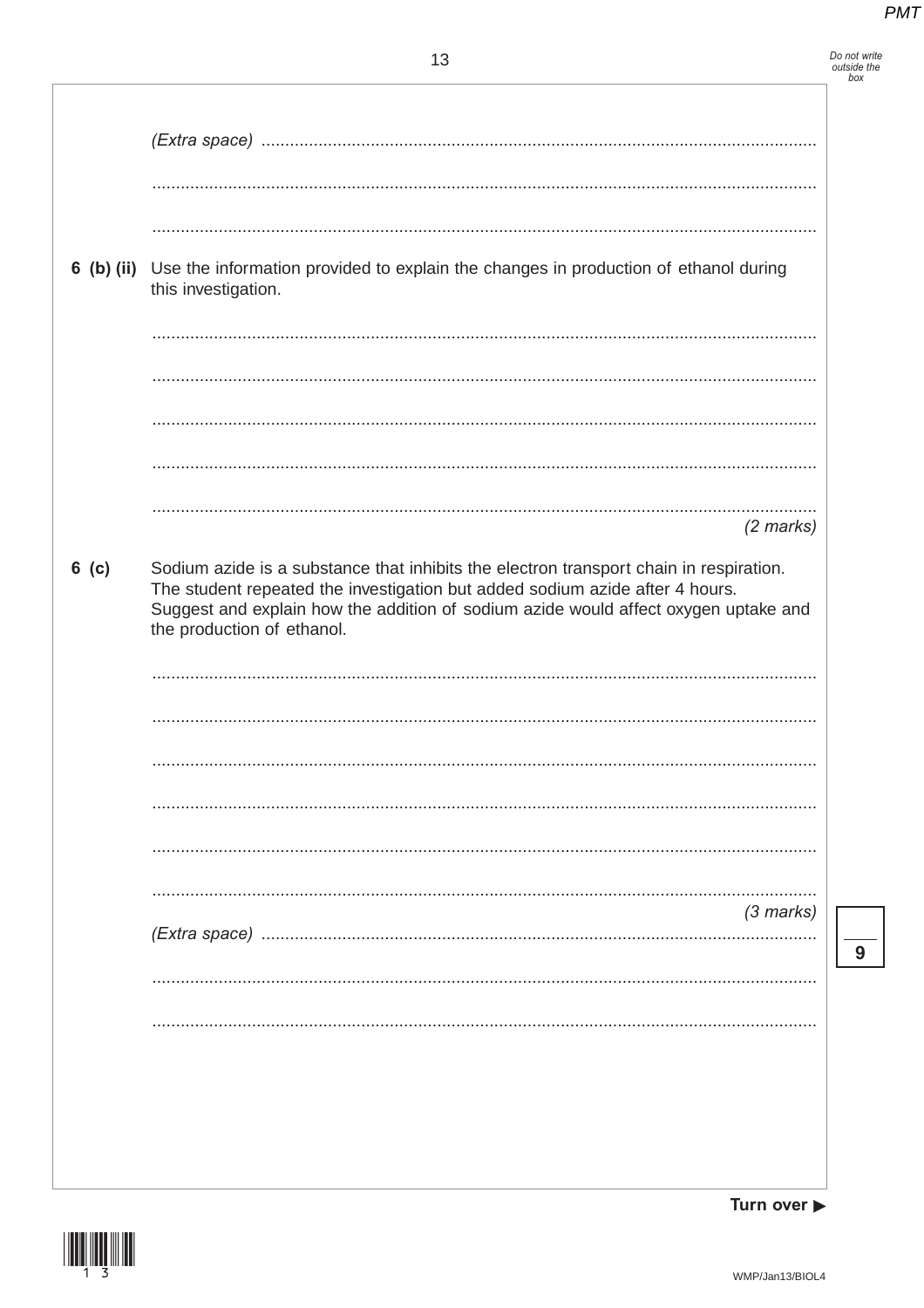| Do not write |  |
|--------------|--|
| outside the  |  |
| box          |  |

| 7    | Scientists investigated the effect of a pesticide called malathion on the survival of<br>tadpoles of species of toads found in the USA. The scientists determined the LC50 for<br>the tadpoles of each species over a 16-day period in an aquarium. The LC50 is the<br>concentration of malathion that killed 50 percent of a population of tadpoles. The<br>scientists also investigated whether the presence of a predator of tadpoles changed<br>the effect of malathion. |
|------|------------------------------------------------------------------------------------------------------------------------------------------------------------------------------------------------------------------------------------------------------------------------------------------------------------------------------------------------------------------------------------------------------------------------------------------------------------------------------|
| 7(a) | Suggest two advantages of using the LC50 to determine the effect of a pesticide.                                                                                                                                                                                                                                                                                                                                                                                             |
|      |                                                                                                                                                                                                                                                                                                                                                                                                                                                                              |
|      |                                                                                                                                                                                                                                                                                                                                                                                                                                                                              |
|      |                                                                                                                                                                                                                                                                                                                                                                                                                                                                              |
|      | $(2$ marks)                                                                                                                                                                                                                                                                                                                                                                                                                                                                  |
|      |                                                                                                                                                                                                                                                                                                                                                                                                                                                                              |
|      | The scientists looked at previous studies on the effects of various pesticides on<br>tadpoles.                                                                                                                                                                                                                                                                                                                                                                               |
|      | They found that most of these studies:                                                                                                                                                                                                                                                                                                                                                                                                                                       |
|      | • were carried out on tadpoles of the African clawed toad                                                                                                                                                                                                                                                                                                                                                                                                                    |
|      | measured the LC50 of each pesticide over 1 to 4 days in the absence of any<br>$\bullet$<br>biotic factor.                                                                                                                                                                                                                                                                                                                                                                    |
| 7(b) | The scientists concluded that these previous studies were of limited use when trying to<br>assess the effects of malathion on the tadpoles of toads found in the USA. Suggest<br>why the scientists reached this conclusion.                                                                                                                                                                                                                                                 |
|      |                                                                                                                                                                                                                                                                                                                                                                                                                                                                              |
|      |                                                                                                                                                                                                                                                                                                                                                                                                                                                                              |
|      |                                                                                                                                                                                                                                                                                                                                                                                                                                                                              |
|      |                                                                                                                                                                                                                                                                                                                                                                                                                                                                              |
|      |                                                                                                                                                                                                                                                                                                                                                                                                                                                                              |
|      | $(3$ marks)                                                                                                                                                                                                                                                                                                                                                                                                                                                                  |
|      | $(Extra space)$                                                                                                                                                                                                                                                                                                                                                                                                                                                              |
|      |                                                                                                                                                                                                                                                                                                                                                                                                                                                                              |
|      |                                                                                                                                                                                                                                                                                                                                                                                                                                                                              |

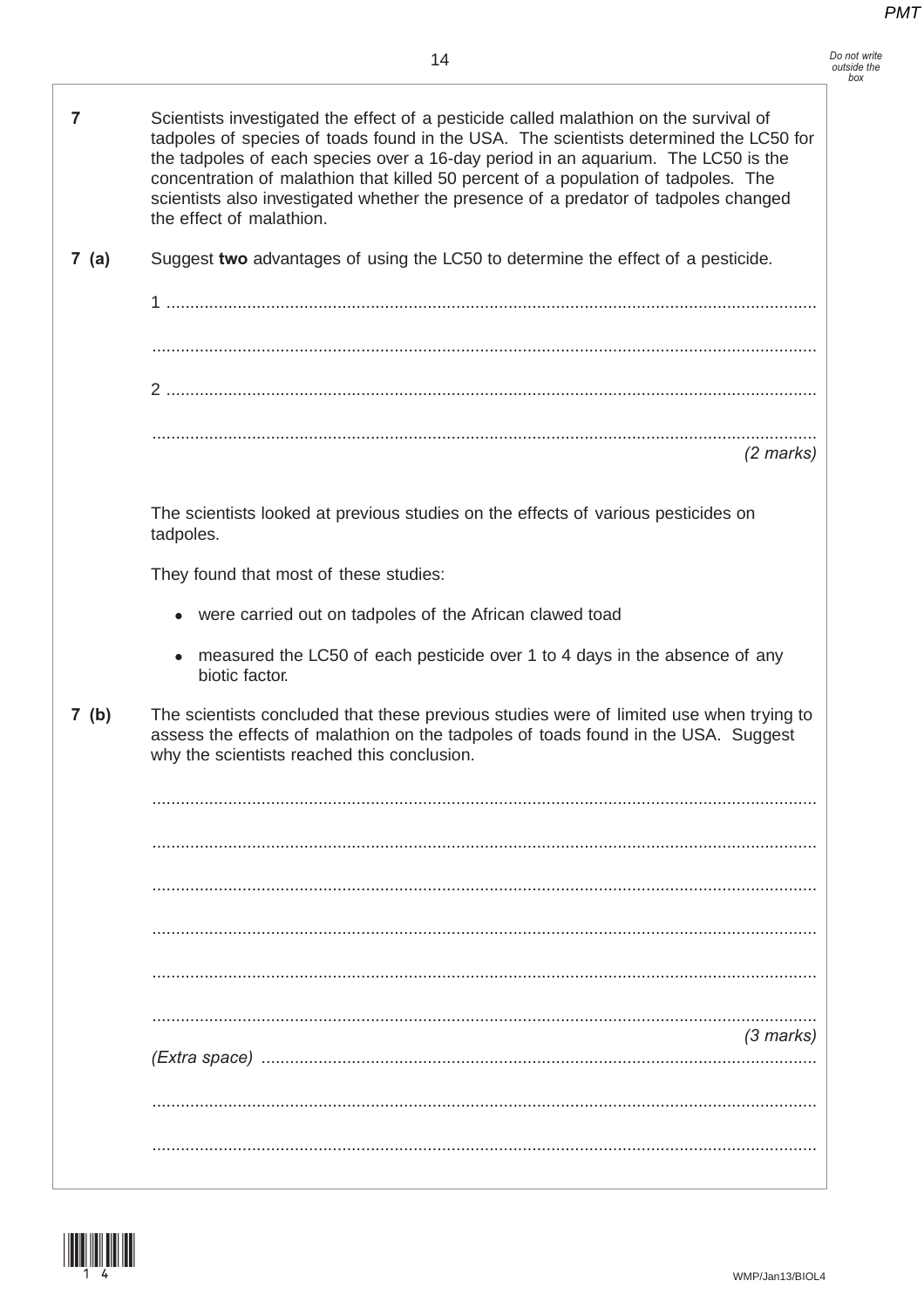$7 (c)$ Malathion affects the nervous system of tadpoles. The scientists investigated whether the stress caused by the presence of a predator changed the effect of malathion on the tadpoles. The scientists used newts which are predators of tadpoles. They carried out two experiments, as shown in the diagram.



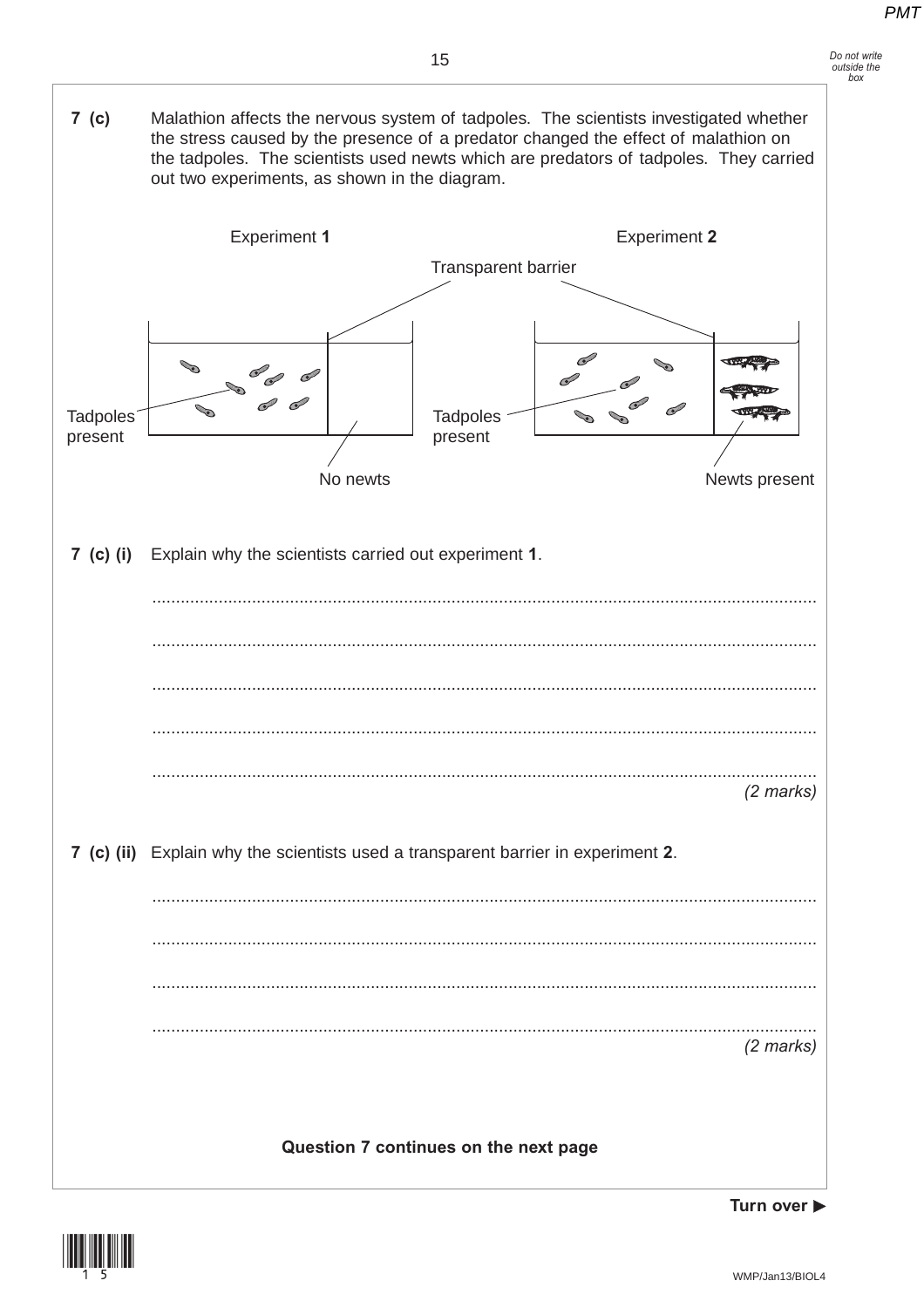Do not write<br>outside the<br>box

| 7(d)  | Adult toads spend most of their time on land but lay their eggs in water. These eggs<br>hatch into tadpoles, which live in water and develop into adults. The tadpoles are<br>much smaller than adult toads. Use this information to explain why the tadpoles are<br>affected more rapidly by pesticides in water than adult toads. |
|-------|-------------------------------------------------------------------------------------------------------------------------------------------------------------------------------------------------------------------------------------------------------------------------------------------------------------------------------------|
|       |                                                                                                                                                                                                                                                                                                                                     |
|       | $(2$ marks)                                                                                                                                                                                                                                                                                                                         |
| 7 (e) | When malathion is used as a pesticide, it is often sprayed onto aquatic habitats at<br>concentrations of 0.1 to 1.6 mg $dm^{-3}$ . The scientists tested the effect of malathion at<br>concentrations of 0.001 to 10 mg dm <sup>-3</sup> .<br>Suggest why.                                                                          |
|       |                                                                                                                                                                                                                                                                                                                                     |
|       |                                                                                                                                                                                                                                                                                                                                     |
|       |                                                                                                                                                                                                                                                                                                                                     |
|       |                                                                                                                                                                                                                                                                                                                                     |
|       | $(2$ marks)                                                                                                                                                                                                                                                                                                                         |
| 7(f)  | As a result of this investigation, the scientists concluded that more studies on<br>pesticides should be carried out in natural habitats rather than under laboratory<br>conditions. Suggest two advantages of carrying out such investigations in natural<br>habitats.                                                             |
|       |                                                                                                                                                                                                                                                                                                                                     |
|       |                                                                                                                                                                                                                                                                                                                                     |
|       |                                                                                                                                                                                                                                                                                                                                     |
|       |                                                                                                                                                                                                                                                                                                                                     |
|       | $(2 \text{ marks})$                                                                                                                                                                                                                                                                                                                 |
|       |                                                                                                                                                                                                                                                                                                                                     |
|       |                                                                                                                                                                                                                                                                                                                                     |
|       |                                                                                                                                                                                                                                                                                                                                     |
|       |                                                                                                                                                                                                                                                                                                                                     |



 $\overline{15}$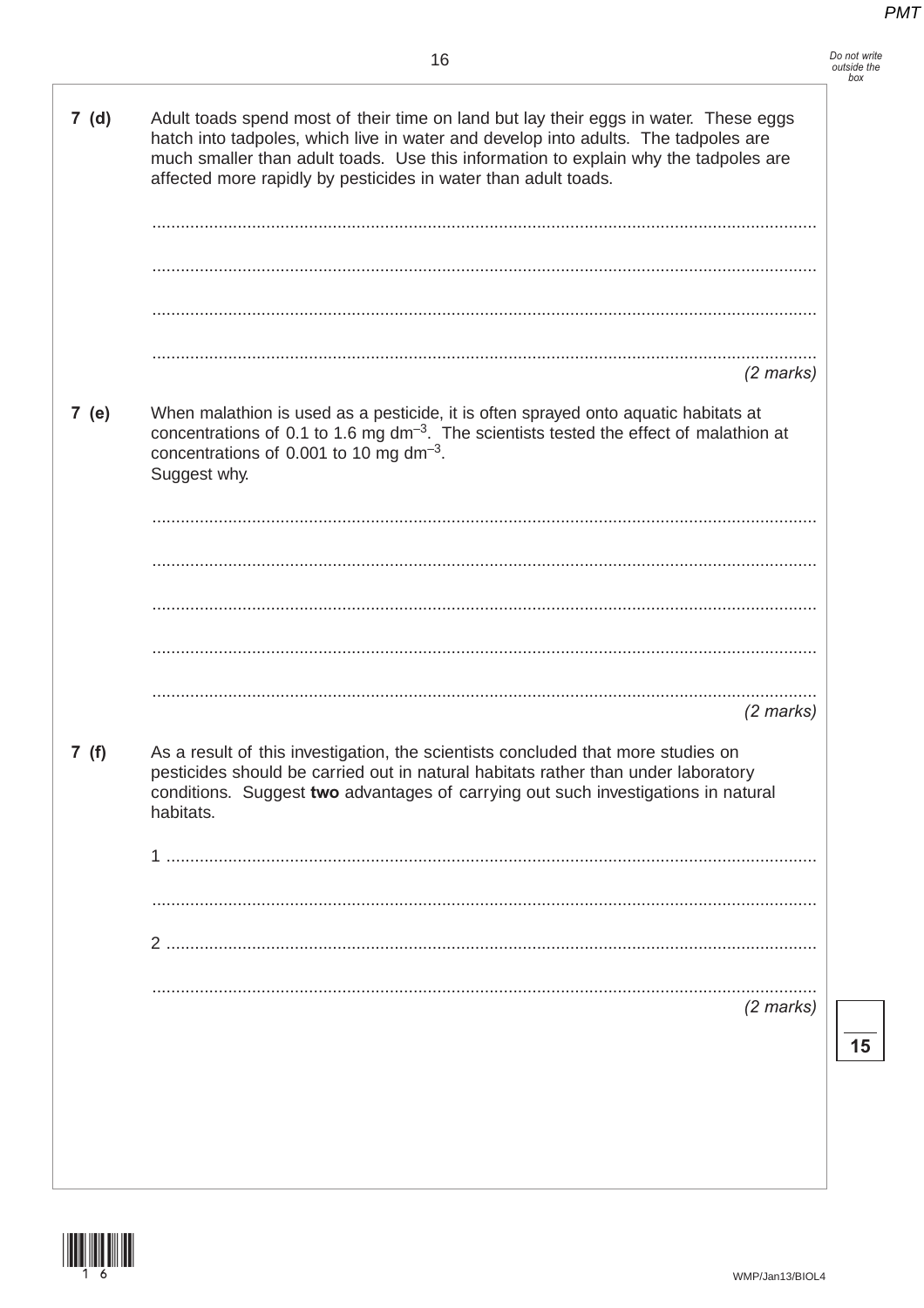Do not write<br>outside the<br>box

| photosynthesis. Describe what happens during the light-dependent reaction. |
|----------------------------------------------------------------------------|
|                                                                            |
|                                                                            |
|                                                                            |
|                                                                            |
|                                                                            |
|                                                                            |
|                                                                            |
|                                                                            |
| $(5$ marks)                                                                |
|                                                                            |
|                                                                            |
|                                                                            |
|                                                                            |
|                                                                            |
|                                                                            |
|                                                                            |
|                                                                            |
|                                                                            |
|                                                                            |
|                                                                            |
| Question 8 continues on the next page                                      |



Turn over  $\blacktriangleright$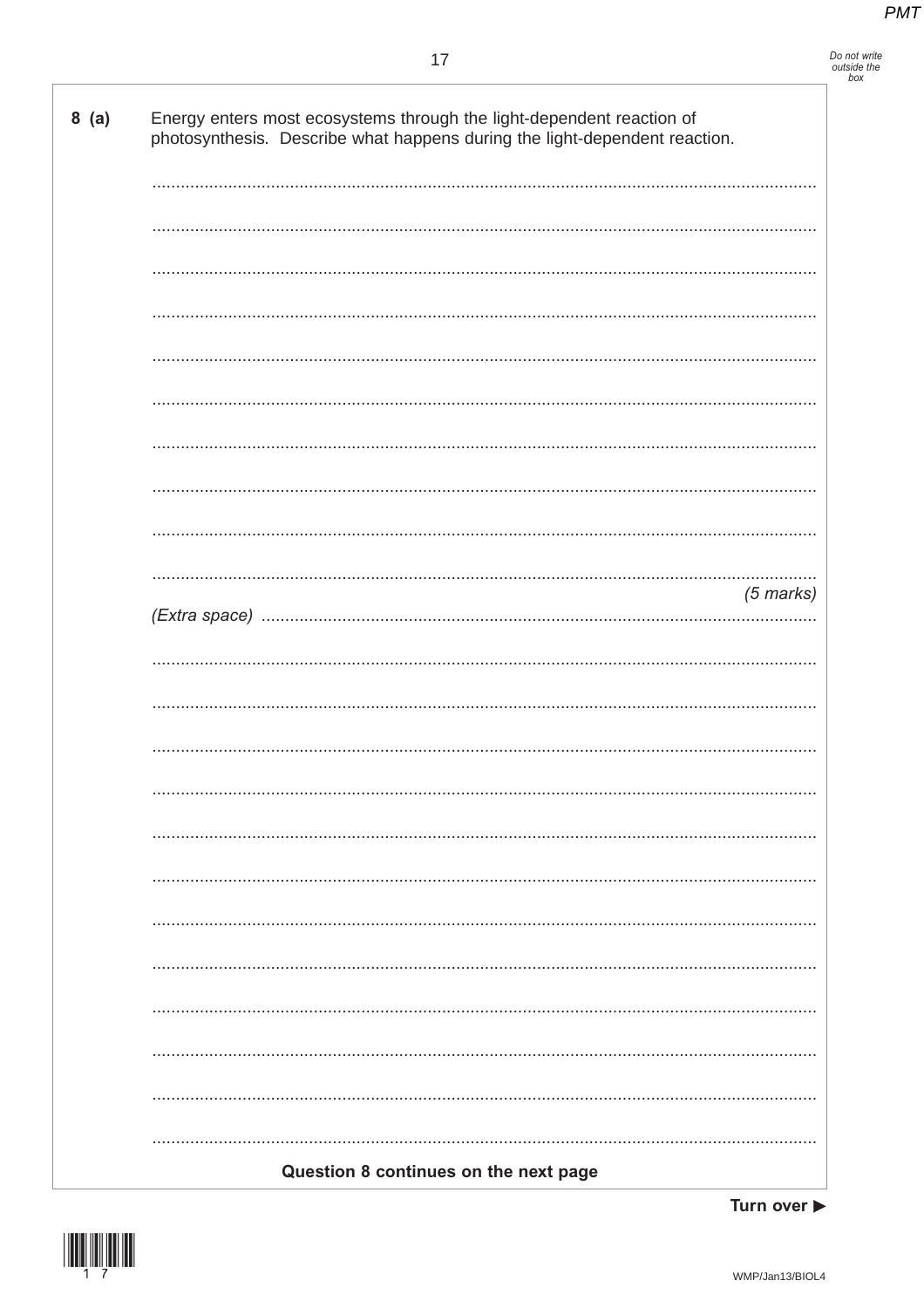# Do not write<br>outside the<br>box

| 8(b) | Describe the reasons for the low efficiency of energy transfer through ecosystems. |
|------|------------------------------------------------------------------------------------|
|      |                                                                                    |
|      |                                                                                    |
|      |                                                                                    |
|      |                                                                                    |
|      |                                                                                    |
|      |                                                                                    |
|      |                                                                                    |
|      |                                                                                    |
|      |                                                                                    |
|      | $(5$ marks)                                                                        |
|      |                                                                                    |
|      |                                                                                    |
|      |                                                                                    |
|      |                                                                                    |
|      |                                                                                    |
|      |                                                                                    |
|      |                                                                                    |
|      |                                                                                    |
|      |                                                                                    |
|      |                                                                                    |
|      |                                                                                    |
|      |                                                                                    |
|      |                                                                                    |
|      |                                                                                    |

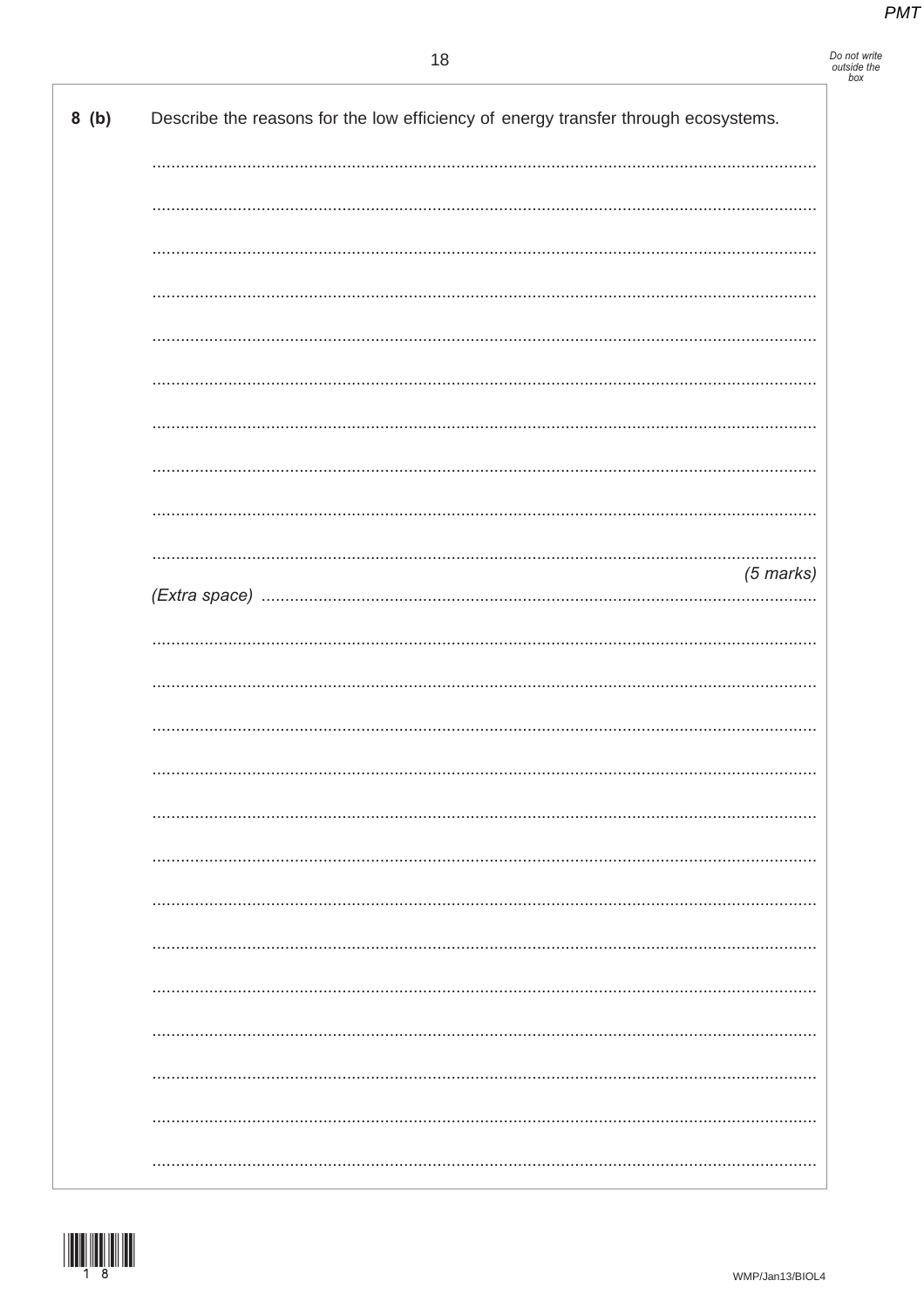| Do not write |
|--------------|
| outside the  |
| hox          |

 $\overline{\mathbf{15}}$ 

| $8$ (c) | Changes in ecosystems can lead to speciation. A high concentration of copper in soil<br>is toxic to most plants. In some areas where the soil is polluted with copper,<br>populations of grasses are found to be growing. These populations of grass belong to<br>a species also found growing on unpolluted soils. |
|---------|---------------------------------------------------------------------------------------------------------------------------------------------------------------------------------------------------------------------------------------------------------------------------------------------------------------------|
|         | It has been suggested that a new species of grass may evolve on soil that has been<br>polluted with copper. Explain how this new species might evolve.                                                                                                                                                              |
|         |                                                                                                                                                                                                                                                                                                                     |
|         |                                                                                                                                                                                                                                                                                                                     |
|         |                                                                                                                                                                                                                                                                                                                     |
|         |                                                                                                                                                                                                                                                                                                                     |
|         |                                                                                                                                                                                                                                                                                                                     |
|         |                                                                                                                                                                                                                                                                                                                     |
|         |                                                                                                                                                                                                                                                                                                                     |
|         |                                                                                                                                                                                                                                                                                                                     |
|         | $(5$ marks)                                                                                                                                                                                                                                                                                                         |
|         |                                                                                                                                                                                                                                                                                                                     |
|         |                                                                                                                                                                                                                                                                                                                     |
|         |                                                                                                                                                                                                                                                                                                                     |
|         |                                                                                                                                                                                                                                                                                                                     |
|         |                                                                                                                                                                                                                                                                                                                     |
|         |                                                                                                                                                                                                                                                                                                                     |
|         |                                                                                                                                                                                                                                                                                                                     |
|         | <b>END OF QUESTIONS</b>                                                                                                                                                                                                                                                                                             |

WMP/Jan13/BIOL4